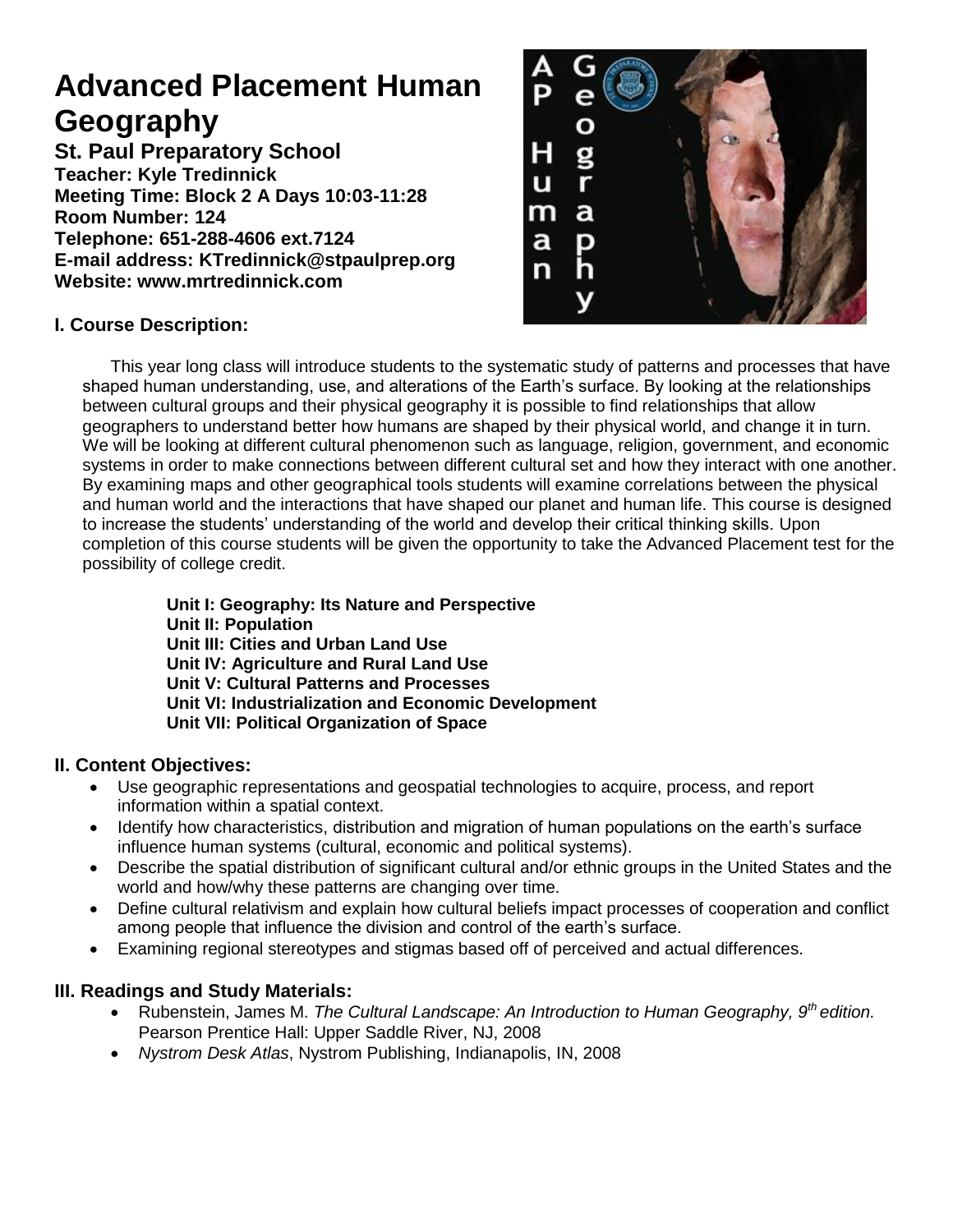# **IV. Weekly Course Plan:**

#### **Unit I: Geography its Nature and Perspective (Weeks 1-3)**

#### **Unit I Readings**

Rubenstein, Chapter 1: "Thinking Geographically"

#### **Unit I Objectives**

- (1) Understand the study of geography through the perspective of the Five Themes of Geography
	- a. Place
		- b. Location
		- c. Human-Environment Interaction
		- d. Region
		- e. Movement
- (2) Learn the basic principles of tools geographers use to understand the world around us
	- a. Cartography
		- i. Principles of a good map
		- ii. Map projections
		- iii. Advantages and disadvantages of different types of maps
			- a. Climate
			- b. Economic/resource
			- c. Population
			- d. Physical
				- a. Including topographic
			- e. Political
	- b. Interpretation of maps and geographical data
		- i. View and interpret spatial data
			- a. Global, Regional, and local levels
			- b. Using a variety of maps to analyze relationships
				- a. Choropleth
				- b. Dot
				- c. Density/Distribution
		- ii. Geographic Information systems
			- a. The use of GIS to make connections and analyze situational based questions
			- b. Analyze advantages of GIS versus GPS

#### **Unit II Population and Migration (Weeks 4-8)**

# **Unit II Readings**

- Rubenstein, Chapter 2: "Population"
- Rubenstein, Chapter 3: "Migration"

#### **Unit II Objectives**

- (1) Analyze different methods of tracking human population
	- a. Population density maps
	- b. Population pyramids
		- i. Be able to distinguish between shapes and connections to demographic transitions model
	- c. Uses of census information
- (2) Analyze connections between climate/biomes and human settlement
	- a. Discuss ecumene versus non-ecumene and reasons for
		- b. Analyze patterns of human settlement
			- i. Use of population density maps to identify and analyze patterns of human settlement
		- c. Determine climate regions and biomes impacts on human movement
			- i. Determine additional weather related influences including natural disasters
- (3) Analyze theories of human population growth
	- a. Explain the demographic transitions model
	- b. Debate Malthusian theory in relation to world population growth
- (4) Analyze possible push and pull factors of migration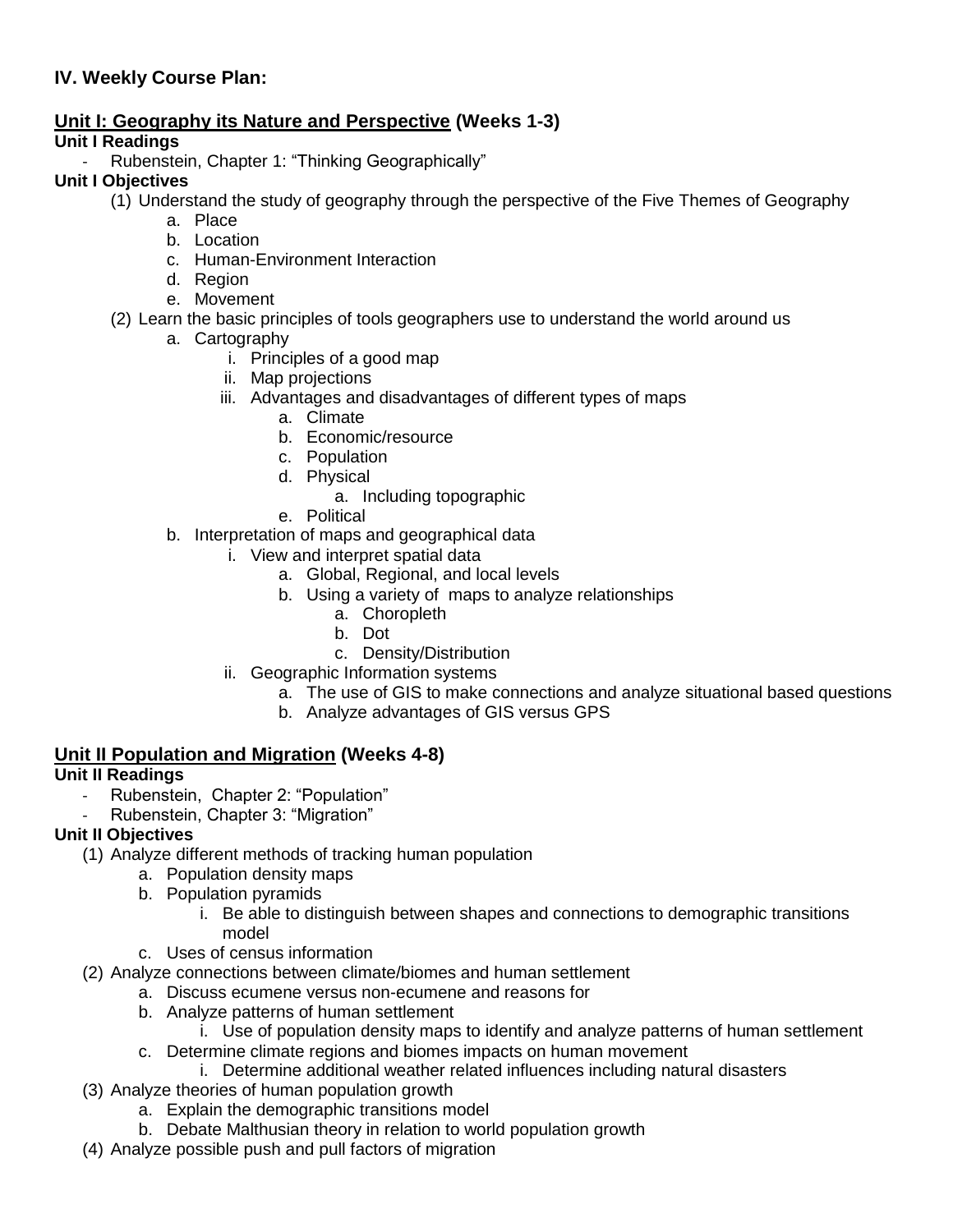- a. Debate most influential factors in human migration
- b. Analyze potential factors leading to immigration and emigration
- (5) Models of Human Migration
	- a. Ravenstein's theory on Human Migration
	- b. Gravity model
- (6) Trends in Human Migration
	- a. Mapping of specific examples of migratory patterns
	- b. Analyzing historical examples of forced migrations

# **Unit III Urban Land Use (Weeks 9-12)**

#### **Unit III Readings**

- Rubenstein, Chapter 13: "Urban Patterns"
- Rubenstein, Chapter 12: "Services"

# **Unit III Topics**

- (1) Urbanization and Suburbanization
	- a. Analyze trends of growth of cities in different parts of the world
		- i. Analyze city maps to determine growth patterns
			- a. Organized versus un-planned growth
				- i. Greek Grid-Pattern Organization model
		- ii. Contrast and compare spatial characteristics of urban settlements
			- a. East Asian
			- b. European
			- c. North American
	- b. Development of downtown areas
		- a. Re-development and urban renewal
			- i. City beautiful movement
	- c. Suburbanization
		- a. Urban sprawl and the growth of commuter suburbs
	- d. Urban push and pull factors
		- i. Analyze reasons for people's movements into urban and suburban areas
		- ii. Urban push factors
			- a. Inner city crime and pollution
- (2) Compare and Contrast Urban Models
	- a. Concentric zone
	- b. Multiple-nuclei
	- c. Sector
	- d. Galactic city/Edge Cities
	- e. Central Place Theory
	- f. Rank-Size Rule
- (3) Urban Landscape Analysis
	- a. Examine different city's relationships with the physical landscape

# **Unit IV Agriculture and Rural Land Use (Weeks 13-16)**

# **Unit IV Readings**

- Rubenstein ,Chapter 10: "Agriculture"
- Rubenstein, Chapter 14: "Resources"

# **Unit IV Topics**

- (1) Agricultural development
	- a. Historical developments in agriculture
		- i. Neolithic Revolution
		- ii. Second Agricultural Revolution
		- iii. Green Revolution and Biotechnology
- (2) Correlation between location and types of agriculture
	- a. Factors of biomes, elevation, and climate, culture
	- b. Primary agriculture practices by region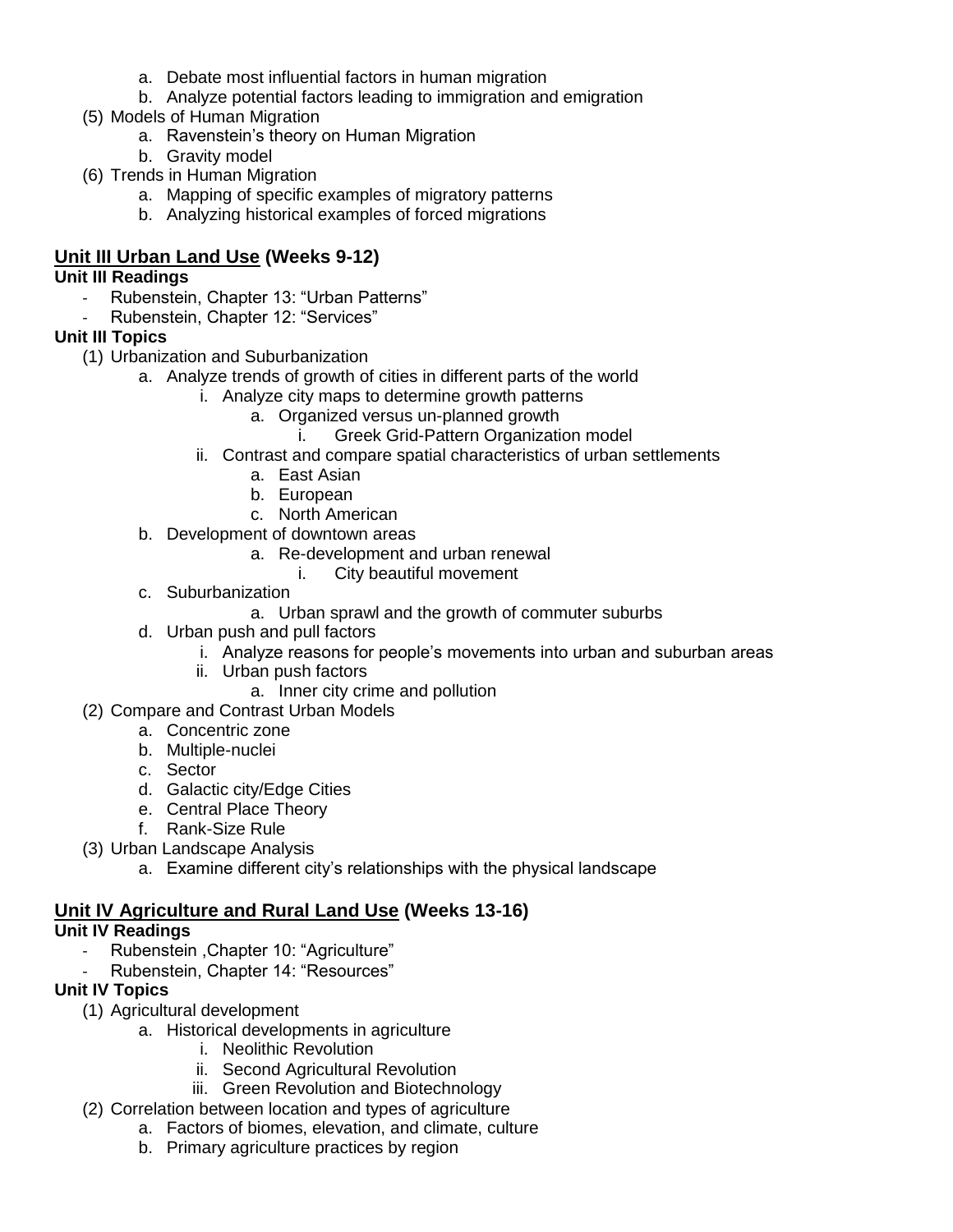- (3) Agriculture in More Developed versus Less Developed Countries
	- a. Subsistence versus Commercial agriculture
		- i. Spatial distribution of agricultural practices
		- ii. Sustainable agriculture practices
			- 1. Slash and burn practices
	- b. Differences in use of technology
		- i. Impact on societal distribution of workforce connected to agriculture
- (4) Models of Agriculture development
	- a. Von Thune's model of agriculture
		- i. Small and large scale
- (5) Issues in resources
	- a. Sustainable development
		- i. Renewable versus non-renewable resources
	- b. Impact of resource collection of rural landscapes
		- i. Pollution
		- ii. Loss of landscape
		- iii. Depletion of resource reserves
- (6) Compare and contrast different types of rural landscapes and settlements
	- a. Linear villages
	- b. Cluster villages
	- c. Dispersed settlements

# **Semester One Review (Weeks 17-18)**

Review all readings and assignments Practice test

#### **Unit V Cultural Patterns and Processes (Weeks 19-24)**

#### **Unit V Readings**

- Rubenstein, Chapter 4: "Folk and Popular Culture"
- Rubenstein, Chapter 5: "Language"
- Rubenstein, Chapter 6: "Religion"
- Rubenstein, Chapter 7: "Ethnicity"

#### **Unit V Topics**

- (1) Understand of the principles of Culture
	- a. Definition of culture
	- b. Folk Culture versus Popular culture
		- i. Locations and regional distribution of each
			- a. Connection of folk cultures to physical environment
		- ii. Differences in cultural diffusion
		- iii. Dangers to folk cultures
- (2) Cultural Diffusion
	- a. Methods of
		- i. Relocation diffusion
		- ii. Hierarchical diffusion
		- iii. Direct and indirect diffusion
		- iv. Forced diffusion
		- b. Globalization
			- i. Impact on Folk cultures and speeding up of popular culture a. Analyze contemporary patterns of diffusion
		- c. Cultural convergence
		- d. Cultural clashes
		- e. Culture shock
- (3) Cultural relativism
	- a. Social constructs of ethnicity and cultural differences
		- i. Race/ethnicity and the social division of world cultures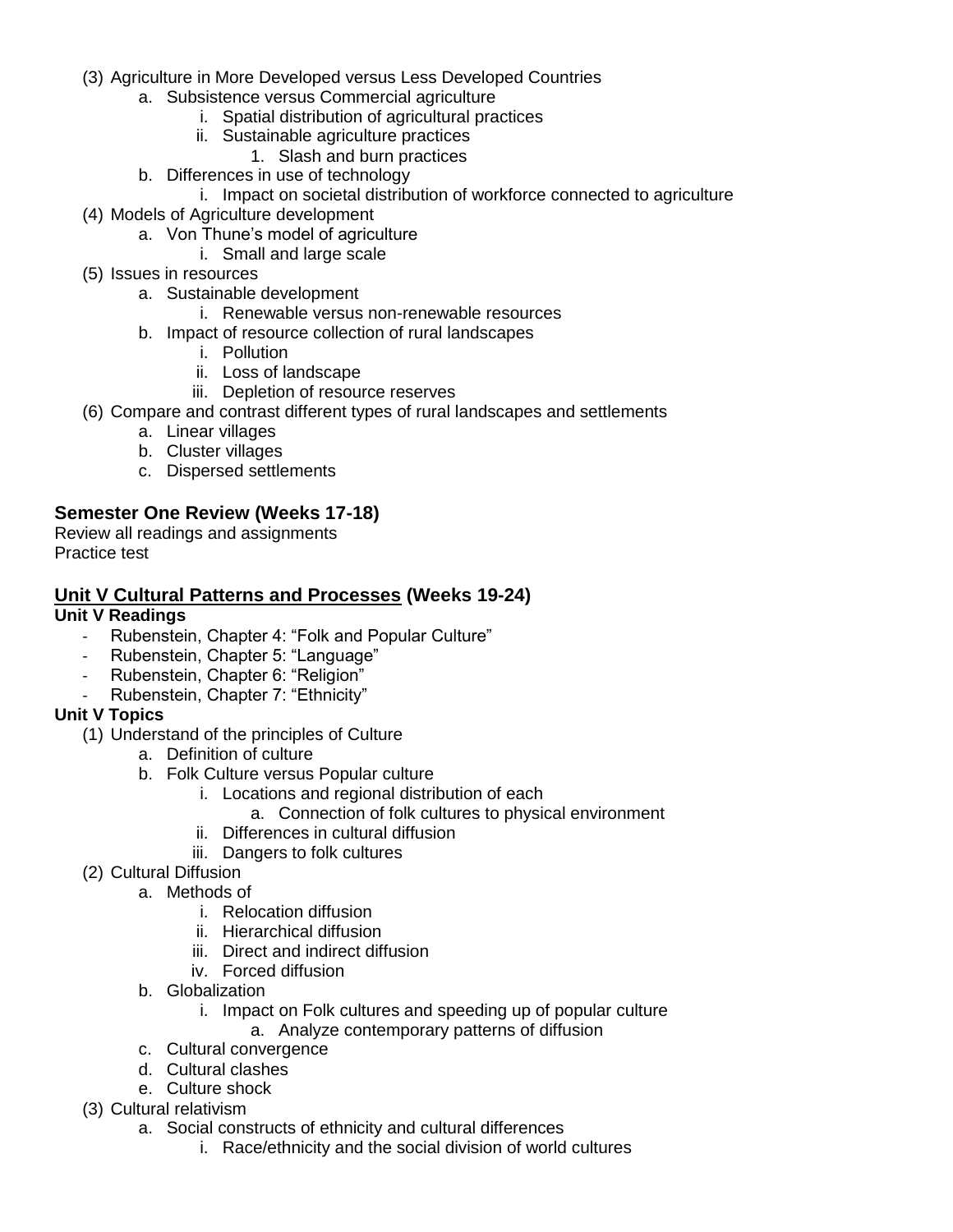- a. Spatial distribution of races and ethnicities in the United States
- b. Understanding of differences based on cultural systems
- ii. Gender roles
	- a. Changes in roles of men and women across space and time
	- b. Connection to economic and cultural systems
- b. Ideas of ethnocentrism and racism and the social world
- (4) Nationalism
	- a. Nation-States
	- b. Stateless nations
	- c. Part- Nation States
	- d. Multinational states
- (5) Importance of elements of culture
	- a. Debate the importance of different cultural characteristics
		- i. Language
		- ii. Religion
- (6) Cultural Geography
	- a. Language
		- i. Distribution of language families globally
			- a. Hearths and diffusion of language groups
		- ii. Idiosyncrasies of language
			- a. Dialects
			- b. Slang
			- c. Spatial variations
	- b. Religion
		- i. Spatial distribution of religions
			- a. Relationships and interactions between different religious groups
			- a. Hearths, schisms, and diffusion of religious groups and sub-groups
			- b. Inter-Faith and Intra-Faith Conflicts

#### **Unit VI Political Organization of Space (Weeks 25-27) Unit VI Readings**

Rubenstein, Chapter 8: "Political Geography"

# **Unit VI Topics**

- (1) Nature of States
	- a. Definition of a state versus a nation, or nation-state
		- i. Stateless nations
		- ii. Multi-national states
	- b. Necessary elements of a state
		- i. Quasi-states
		- ii. Failed states
	- c. Shape of states
		- i. Advantages and disadvantages of each
	- d. Borders
		- i. Natural/physical borders
		- ii. Geometric borders
		- iii. Cultural borders
- (2) State formation and evolution
	- a. Irredentism
	- b. Devolution
	- c. Colonialism versus imperialism
	- d. Nationalism
- (3) Role of Multinational organizations
	- a. African Union
	- b. United Nations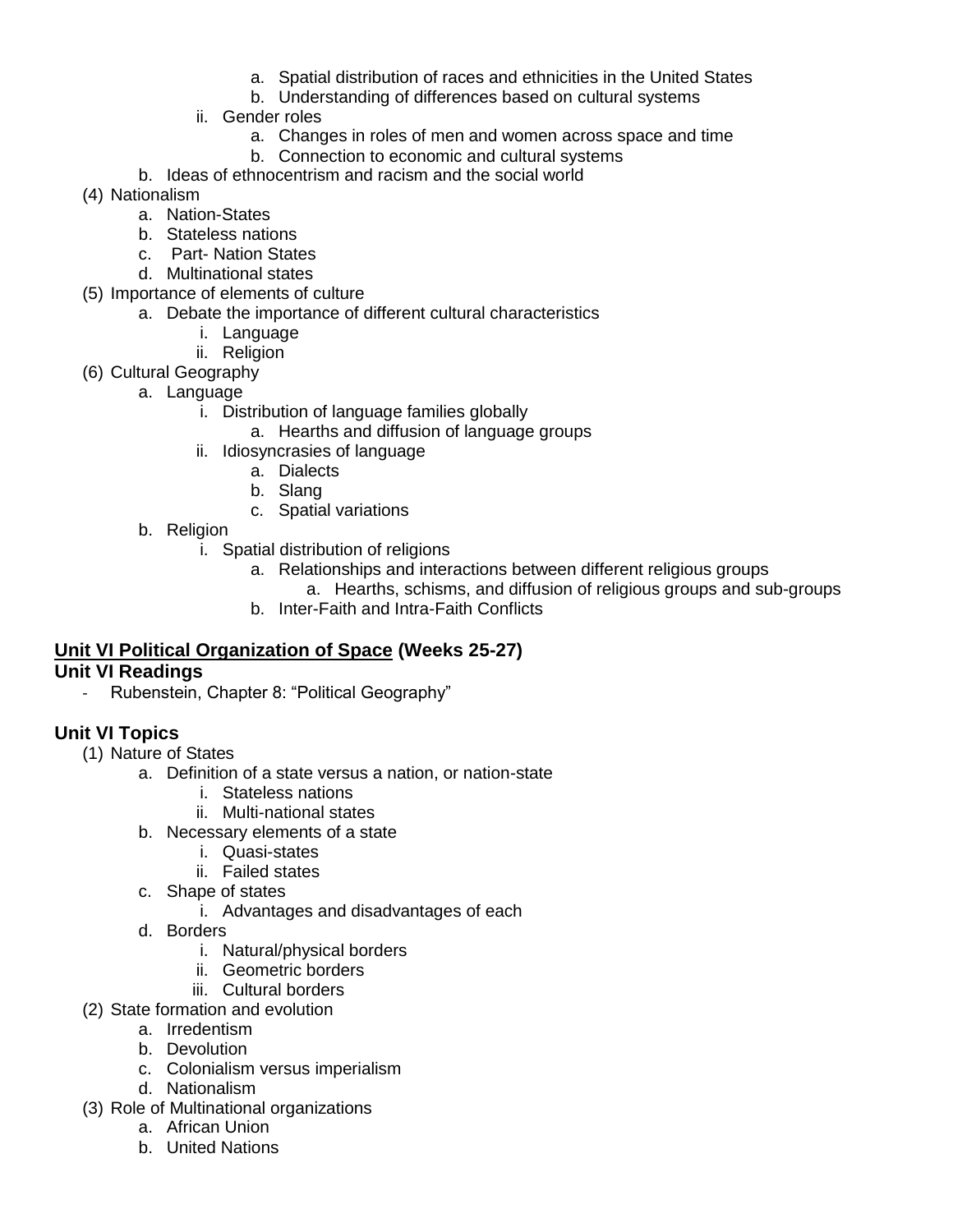c. European Union

# **Unit VII Industrialization and Economic Development (Weeks 28-31) Unit VII Readings**

- Rubenstein, Chapter 9: "Development"
- Rubenstein, Chapter 11: " Industry"

# **Unit VII Topics**

- (1) Models of Development
	- a. Rostow versus Wallerstein
		- i. Similarities and differences
	- b. Classifying countries based on economic and social indicators
- (2) More Developed Countries versus Less Developed Countries
	- a. Brandt Line
		- i. Impact of physical location on development
	- b. Reasons for development
		- i. Natural resources
		- ii. Agriculture
	- c. Relationship between MDCs and LDCs
- (3) Identify status of development based on societal make-up
- (4) Growth of Industry
	- a. Industrial origins and revolutions
- (5) Industrial growth
	- a. Pre-Industrial, Industrial, Post-Industrial
- (6) Geography of Industry
	- a. Location of industry
		- i. How does situation, landscape characteristics, and access to transportation networks impact the location of industry.
	- b. Importance of Transportation
- (7) Spatial distribution of Industry
	- a. Identifying industrial zones
	- b. Mapping developments and connection to resources
- (8) Impacts of industrialization
	- a. On different levels industrial states
		- i. Pre-Industrial to Post-Industrial
	- b. Advantages and disadvantages on a state level

# **Review (Weeks 32-33)**

# **AP Test Date Friday May 15th**

8 a.m.

# **Post Test (Weeks 34-35)**

TBD

- **\*** Schedule is tentative and subject to change
- \*Additional Readings & Maps may be used throughout the course of the semester

# **V. Evaluation:**

# **Homework**

- Handed In Assignments will periodically be collected to be graded
- Homework Checks Teacher will do visual check to ensure completion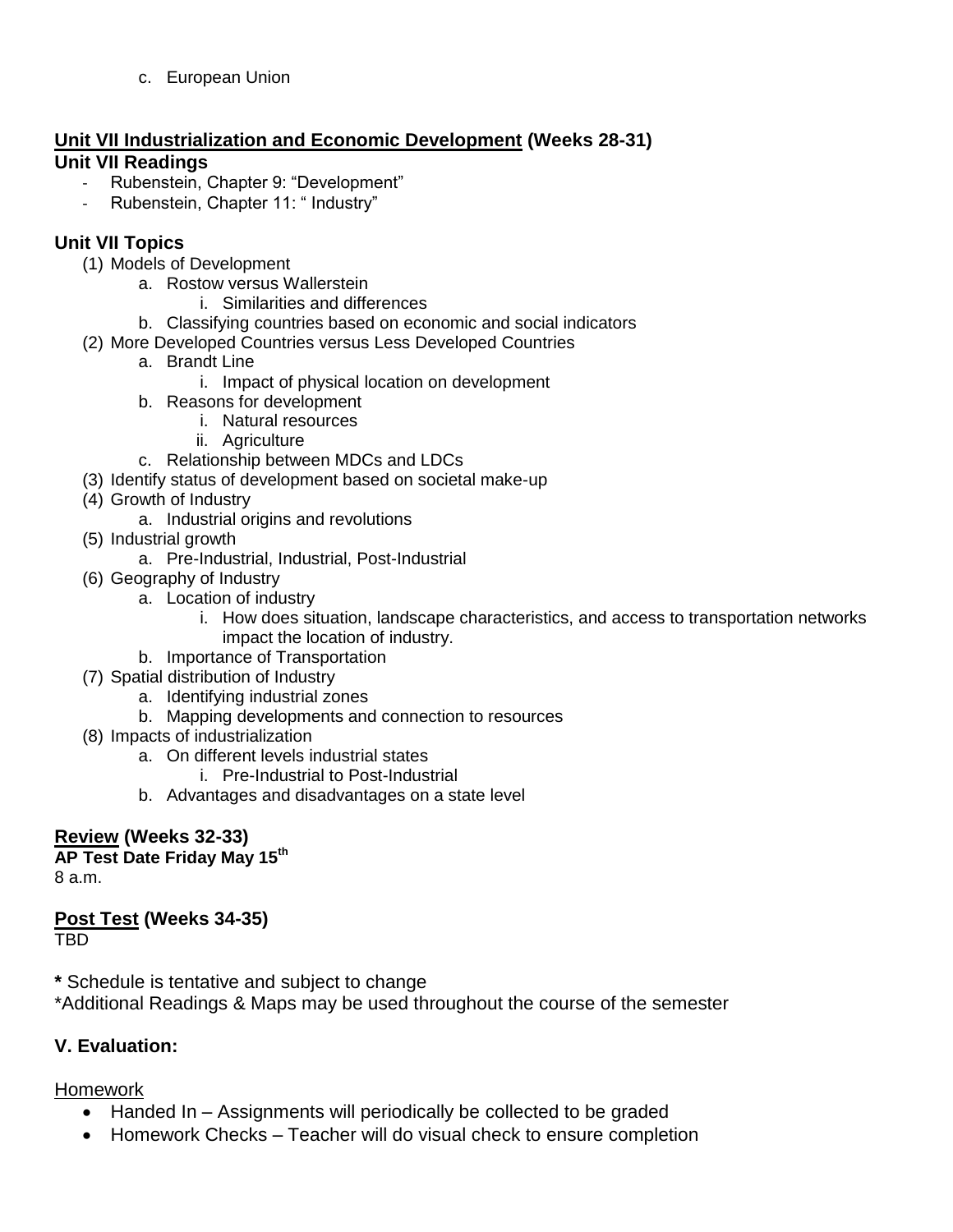• Homework Quiz – Surprise Quizzes will be occasionally given to test students' understanding of homework.

#### $\bullet$ Class work

- In Class Assignments Students will be required to do assignments in class that will checked for completion, or collected and graded
- Class Discussions Periodically there will be classroom discussions. Students will be graded based on participation in discussions

# Tests/Quizzes

- Free-Response Question **-** Students will be given a selection of essay style questions in which they will have to answer a thematic style question.
- Multiple Choice **–** Students are given a choice of responses, in many cases more than one of the choices may be correct. In this situation students will need to come up with a most correct answer.

# **Participation**

- Much of the class will be organized around classroom discussions based on the previous day's reading assignment. Failure to do the reading will limit your ability to participate in classroom discussions and negatively impact your grade.
- Contribution Students need to be engaged in class activities. Students will benefit by being involved with discussions, answering, and asking questions.

# Final Grade Breakdown

- Tests/Quizzes: 40%
- Homework/Class Work: 40%
- Participation: 20%

# **VI. Course Requirement:**

# Academic Dishonesty/Cheating/Plagiarism

 Any students caught cheating, or attempting to cheat, will be given an automatic zero on the assignment. Further action may be taken depending on the situation.

# Absences

 Students are Responsible for making up all missed class time. Notes can be copied from other students in class, but feel free to see teacher with and questions. Any missed assignments need to be completed within two days of a student's return from an absence unless told otherwise by the teacher. If student happens to have been absent during a test day they are responsible for scheduling a time to take the test.

# Dropping/Withdrawing

 Students who are having trouble meeting the expectations of the class may withdraw at the end of a quarter or at the semester break. Students only may drop after meeting with the teacher and their academic advisor to discuss whether it is possibly to remain in the class.